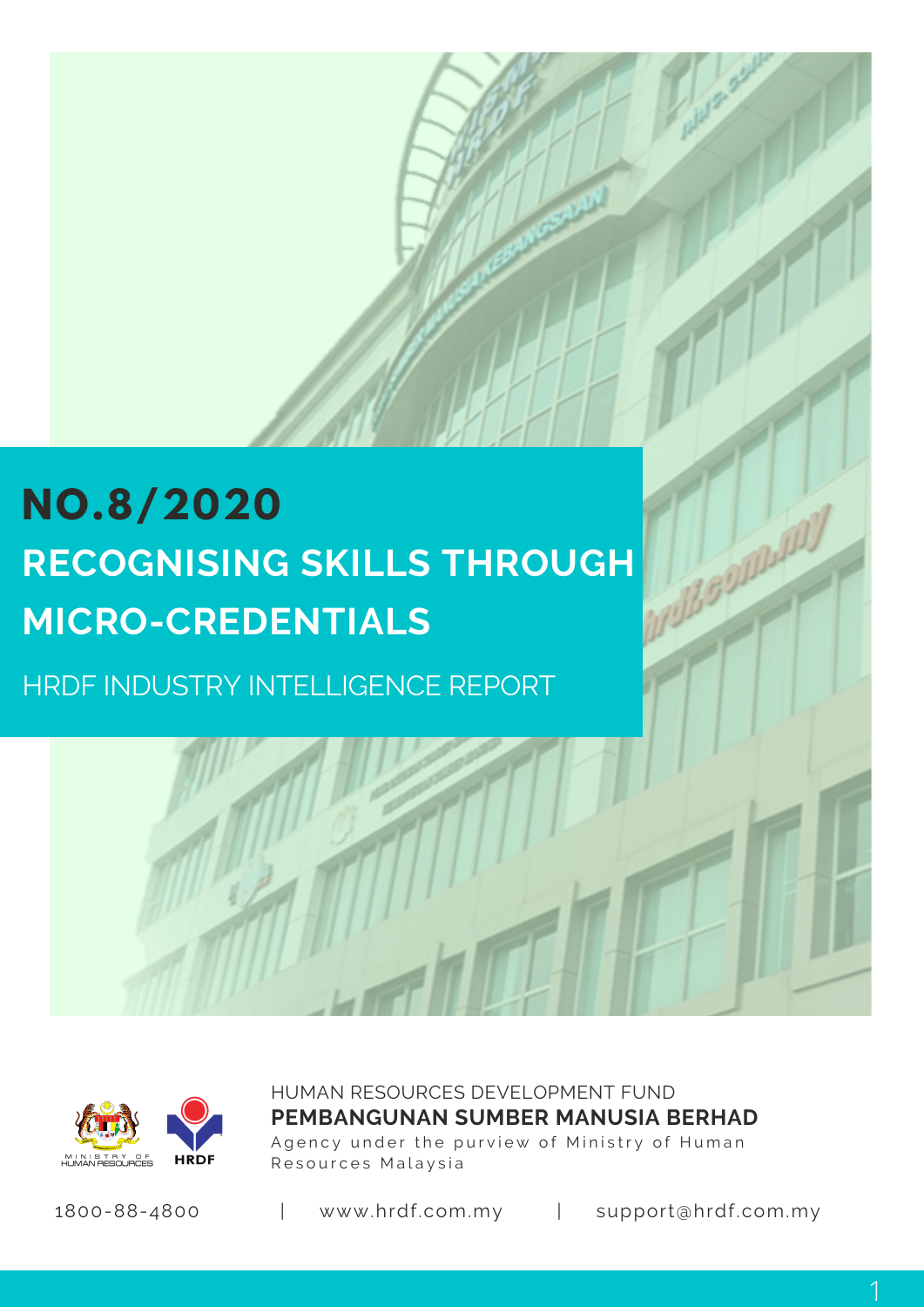## **INTRODUCTION**

Education has been playing a huge role in signalling employability in the modern, industrialised world. Education in higher learning institution has always been regarded as a more prominent recognition of formal learning. With private education players in place, formal education has been widely commercialised as a product for signalling knowledge and skills.

Nonetheless, with the current digitisation and rapid growth of technology, sticking to the macro-credentials like diploma, degree and so on may not be accurate indicators of a person's latest skills and competencies. The skills and knowledge acquired in university in the past may be overtaken by technological advances and new methodologies. A new model of learning, known as micro-credentials has emerged to fulfill the needs of upskiling and retraining in the modern day labour market. As such, this report is intended to introduce micro-credentials concept adapted by Malaysia and other countries as well as HRDF's views on micro-credentials concept.

### What are micro-credentials?

Micro-credential has been defined as "...term that encompasses various forms of certifications, including 'nano-degrees', 'micro-masters' credentials', 'certificates', 'badges', 'licences' and 'endorsements'. Micro-credentials focus on much smaller modules of learning than those covered in conventional academic awards, which often allow learners to complete the required work over a shorter period. Micro-credentials also represent more than mere recognition of smaller modules of learning (source: UNESCO 2018).

### The need for flexibility in education.

The constantly changing digital economy and dependence on technological tools in any role have created a strong demand for education, retraining and upskilling in the workforce. This is to fulfil the labour market demand for workers to be competent in multiple disciplines. For example, to become a good journalist, not only does the individual need to write well for articles, but they also need to have a good grasp of social media.

Due to these reasons, employers are having a hard time filling job vacancies even if there are 610.5 thousand people unemployed (Source: Department of Statistics, May 2020). One of the main factors influencing unemployment is a "lack of skills" whereby there is a skills mismatch with employers' expectations and what universities are producing.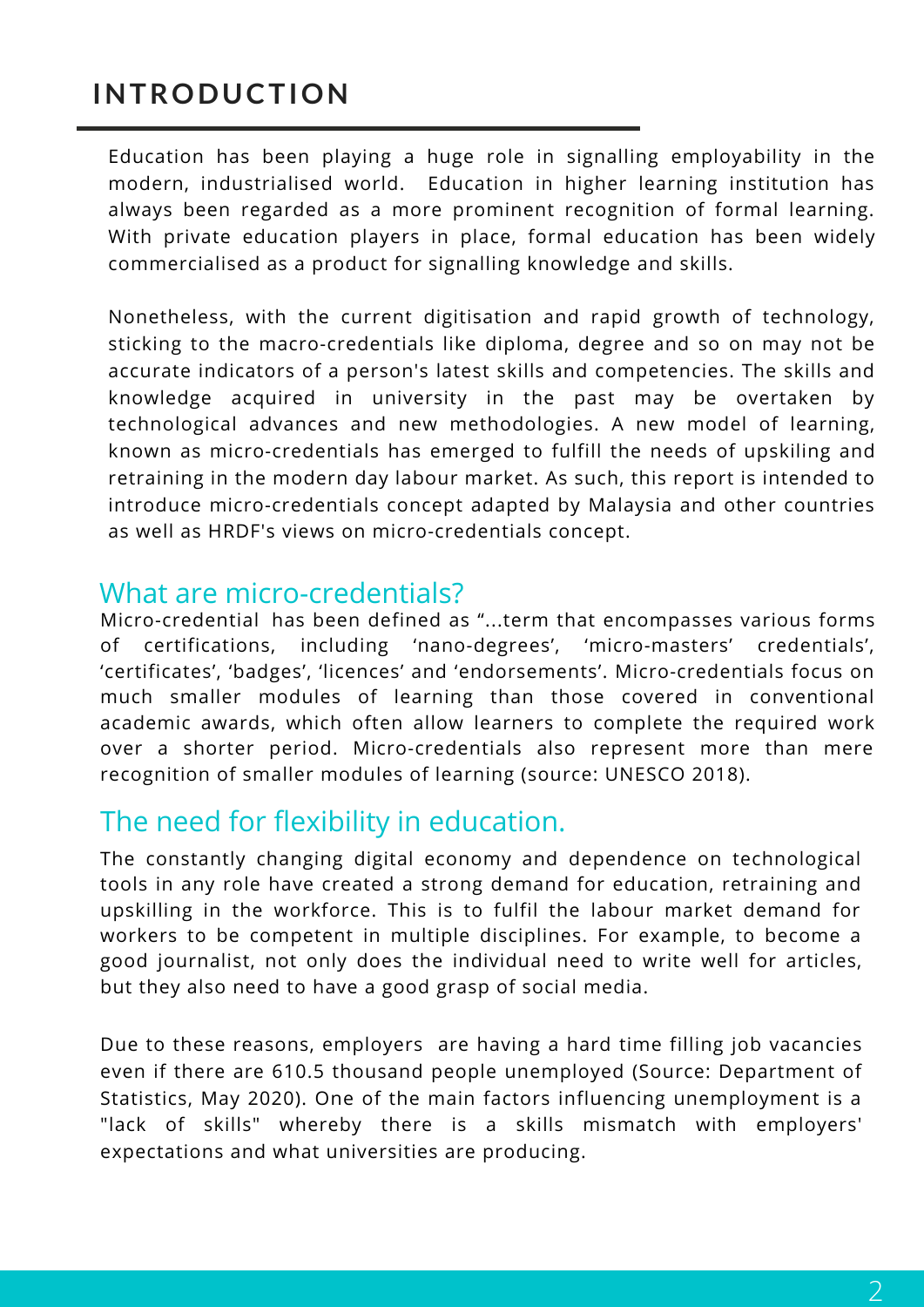# **THE FUTURE OF LEARNING IN MALAYSIA**

In a world that is demanding a greater level of flexibility, Malaysia Qualifications Agency (MQA) had taken steps to make studying far more accessible to a broader range of people in a short time. This initiative has led to the establishment of a new model of learning, known as micro-credentialing, an initiative to fulfil the urgent need for upskilling and retraining in this digital economy. Offering micro-credentials is not about replacing the current methods of traditional education, but rather offers a flexible option to those interested in earning a formal qualificaton through a flexible education system.

To support this initiative, the MQA has launched the "Guideline on Microcredentials" in March 2019 to provide Higher Learning Institutions (HLIs) and other stakeholders with information on the principles and good practices in the implementation of micro-credentials.

### What does a micro-credential look like?

Below are the basic principles in designing and developing a credible microcredential.

#### **Outcome-based**

Micro-credentials should articulate the overall micro-credentials and constituent module outcomes i.e: knowledge, skills, attitudes or competencies clearly and in a measurable manner.

#### **Personalised**

The providers must design micro-credentials that allow the learners to select modules /courses that cater to their needs, interests and work within the context of the overall objectives.

#### **On Demand / Industry Driven**

Micro-credentials should be designed and delivered in response to the demands of the learners / industries for shorter and focused skill-sets, knowledge and technologies which are required for upskilling and reskilling of the workforce in preparation for the 4th industrial revolution.

#### **Secure and Shareable**

The micro-credentials should ideally be based on technologies that preserve the identity of the learners and protect the certification from misuse / alterations to ensure user trust.

#### **Transparent**

The providers of micro-credentials should furnish complete information on the modules in a readable and accessible way in covering course objectives, outcome, mode of delivery, hour of learning, content, assessment, etc.

#### **Naming the Micro-Credentials**

Micro-credentials offered by any HLIs should be appropriately named based on the purpose, delivery, content, assessment and scope.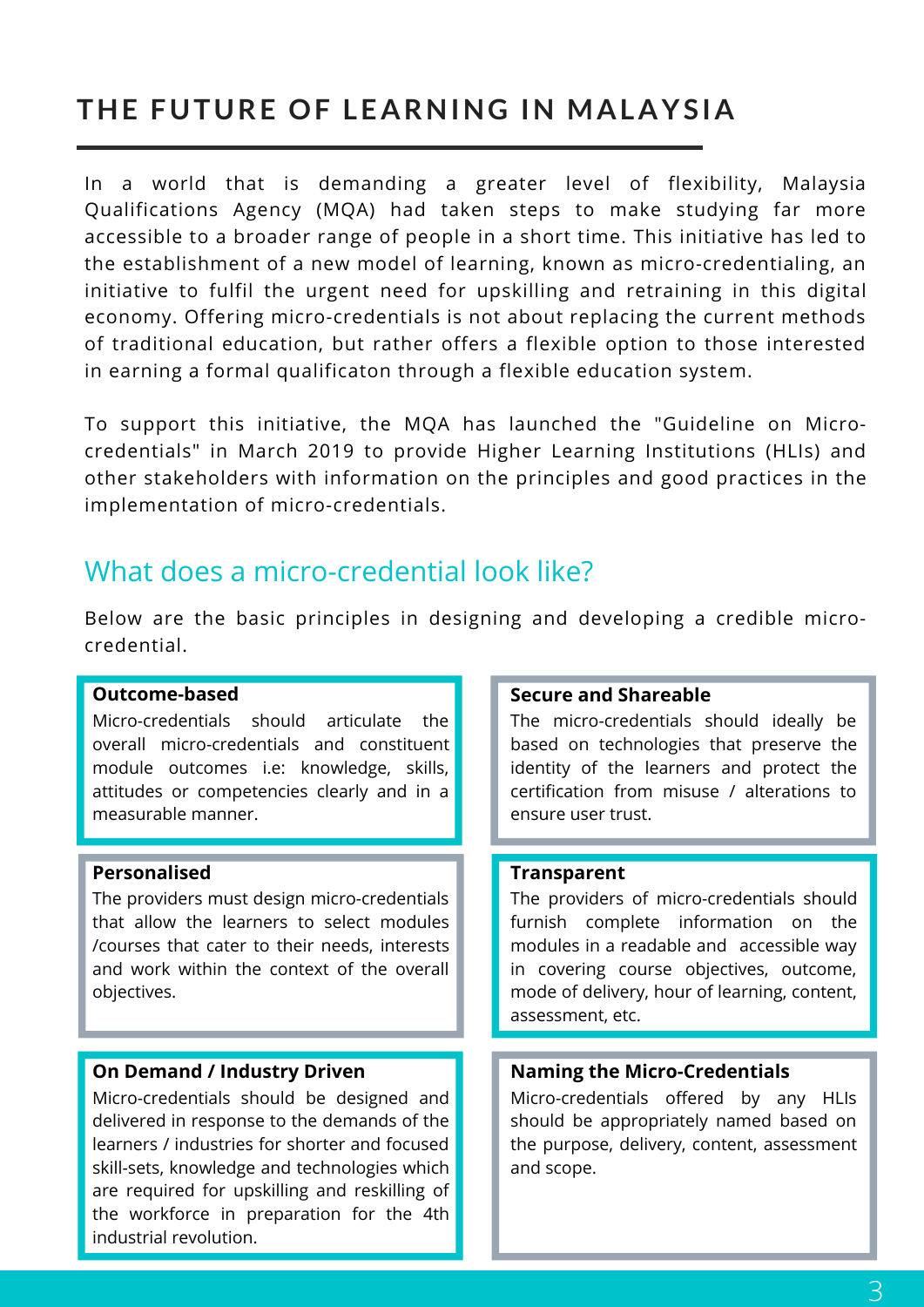# **MICRO-CREDENTIALS: LEARNING FROM AUSTRAL IA, UNITED KINGDOM AND NEW ZEALAND**

Many countries are increasingly recognising micro-credentials. Australia, United Kingdom and New Zealand are among the countries that actively adapt with micro-credentials in their education and learning system. Based on the implementation within these countries, it can be concluded that there are two broad types of micro-credentials. One is credit bearing, incorporating an assessment component and contributing to a formal qualification. The other is a non credit bearing which comes in the form of an in-house credential, such as a "digital badge" or a "massive open online course (MOOC)". This non credit bearing may still require assessment, but does not contribute to a formal qualification or necessarily adhere to a set academic standards. The non credit bearing micro-credentials contributes to lifelong learning.

In Australia, the current review of the Australian Qualification Framework (AQF) is considering the role of micro-credentials in Australia's formal credential architecture. The management of the AQF is delivered through the Australian Government Department of Education, Skills and Employment in consultation with the states and territories through the Standing Council of Tertiary Education Skills and Employment comprises of i) Registered Training Organisations (RTOs), ii) State and territory government authorised statutory bodies of respective states/territories, iii) AQF qualification in vocational education and training authorised by the Australian Skills Quality Authority (ASQA), and iv) Non-self accrediting / self-accrediting universities and higher education providers authorised by the Tertiary Education on Quality and Standards Agency (TEQSA). In June 2020, the Australian Government has announced that a total of \$4.3 million has been allocated to build and run a one-stop-shop online marketplace for micro-credentials to help students / employees identify educational opportunities. This marketplace will be designed to provide a nationally consistent platform to allow students / employees to compare course outcomes, duration, mode of delivery, and credit point value. Through this platform, the student / employee as well as the industry can assure that the investment put in is consistent with the current needs of technology within a short time period.

In United Kingdom, training related to micro-credentials are commonly obtained via a national approved MOOC platform known as "FutureLearn". The platform is recognised by its National Qualification Framework (NQF) as well as European Qualification Framework (EQF). As of June 2020, there are more than 175 industry-leading institutions and 10 million learners around the world involved in FutureLearn. Based on the review, FutureLearn has been chosen as the outstanding online degree and free certification course in the world. Earn & Young (EY's) inhouse apprenticeship programme is one successful initiative in the UK, adopting a micro-credential style targeted skills development program leading to greater workplace performance.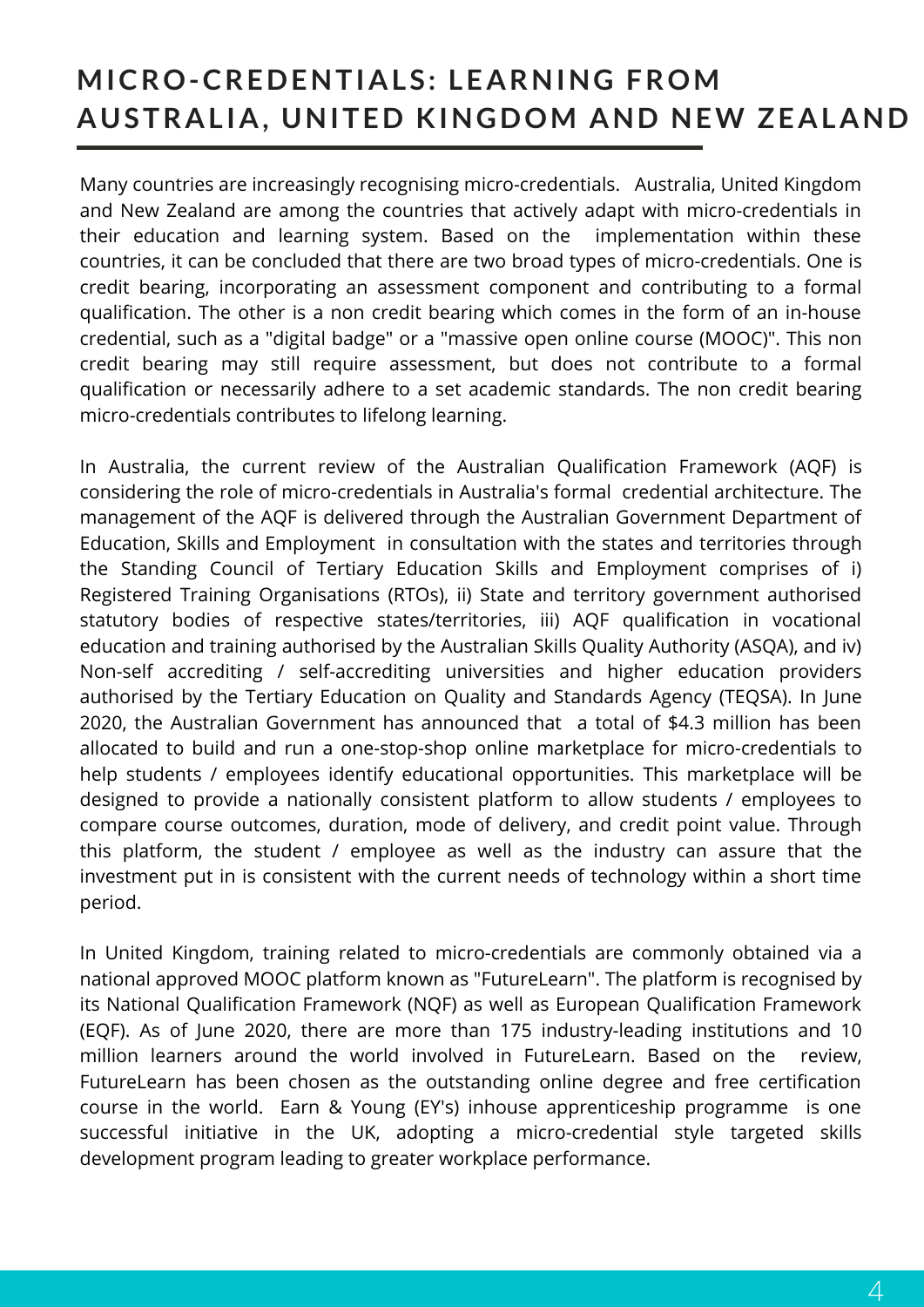The New Zealand Qualification Authority (NZQA) has introduced a micro-credential system as part of New Zealand's regulated education and training system. The NZQA administers the New Zealand Qualification Framework (NZQF), which is the definitive source for accurate information on all quality assured qualifications. There are three (3) types of micro-credentials offered in NZ: i) nano degree that covers deep learning, computer vision and related to automotive hardware skills, ii) Edubits that recognise sets of skills and knowledge to enable just-in-time workforce upskilling and reskilling and iii) apprenticeship. With this system in place, it presents an opportunity for short course providers to extend their offering of education products. This system also allows employees to develop up-to-date skills giving them the opportunity to explore multiple careers throughout their lifetime.

### **IMPROVING EMPLOYABI L ITY**

The flexibility of future learning not only focuses in recognition of credentials, but the training system as well. The training system needs to be enhanced to respond more promptly to emerging skills demands. Micro-credentials is one of the initiatives to allow training providers and the industry to work together to retrain workers, bridge skill gaps and certify prior learning.

The Human Resources Development Fund (HRDF) is an agency under the purview of Ministry of Human Resources Malaysia that manages training funds for employers across three (3) main economic sectors, Manufacturing, Services, and Mining & Quarrying sectors. Since its establishment, HRDF has implemented various programmes and initiatives to accommodate the training needs of 31,704 registered employers, comprising of more than 2.5 million employees.

Cumulatively, based on the five (5) years trend of approved training places, the numbers have increased by 6% respectively which has exceeded 1 million last year, in 2019. The trainings attended were in different levels of certifications across 35 skill areas endorsed by HRDF. The statistics indicate that 96% of the programmes are non-certification programmes whereby trainee attended the training with the objective to build their capacity off a specialty area of practice or set of skills, rather than to recognise their professional through that training.